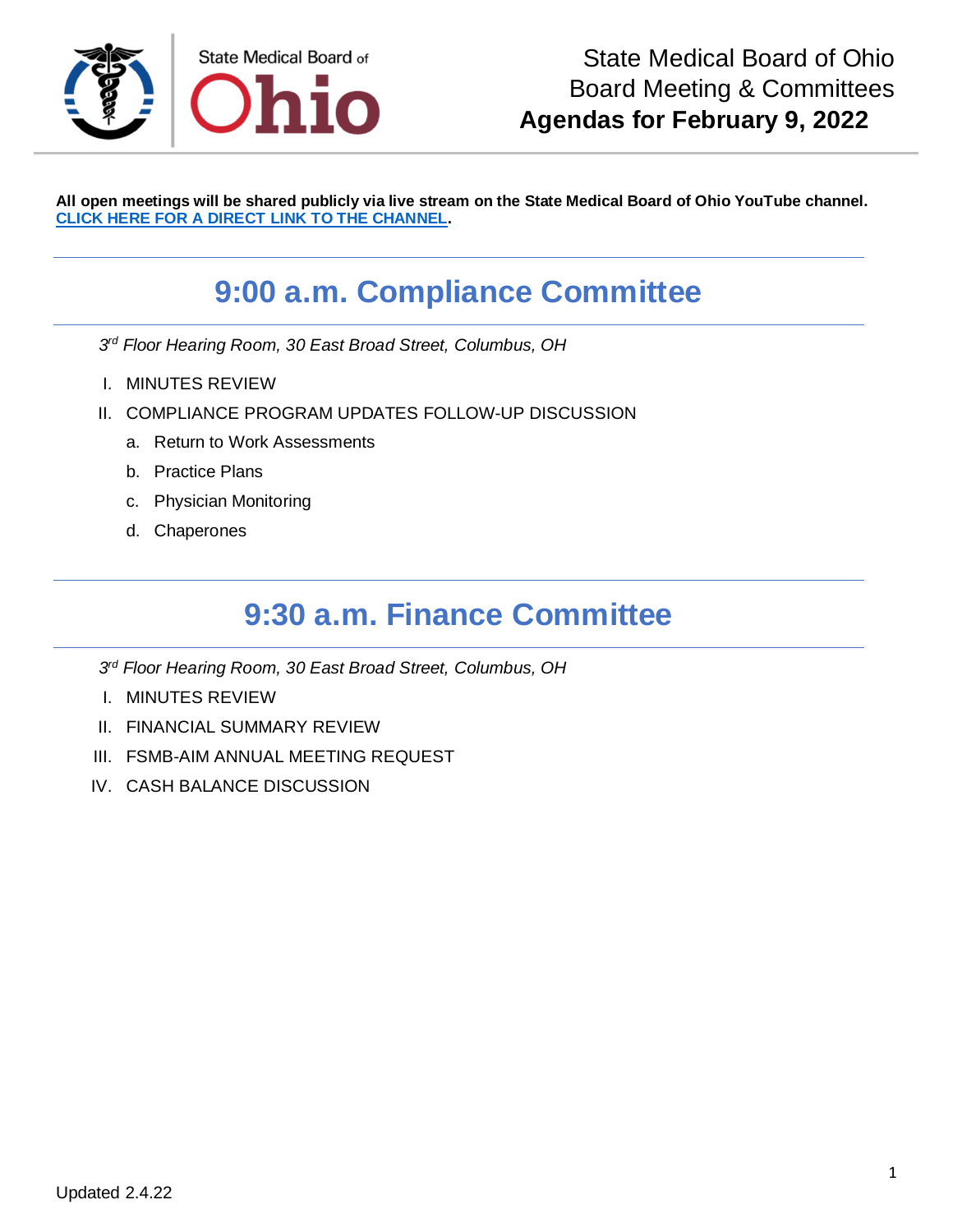

# **10:00 a.m. Board Meeting**

*3 rd Floor Hearing Room, 30 East Broad Street, Columbus, OH*

- I. ROLL CALL
- II. MINUTES REVIEW
- III. REPORTS AND RECOMMENDATIONS (R&Rs)
	- A. Jennifer N. Russell, R.C.P.
		- 1. Request to Address
	- B. Craig A. Stevens, M.D.
- IV. PROPOSED FINDINGS AND PROPOSED ORDERS (PFPOs)
	- A. Mary Margaret Hudson, R.C.P.
- V. FINDINGS, ORDERS AND JOURNAL ENTRIES (FOJEs)
	- A. Zachary K. Brogan, R.C.P.
	- B. Jacob J. Franke, R.C.P. Applicant
	- C. Joseph A. Keller, M.D.
	- D. Janine Kinney, M.T.
	- E. Justin R. McGill, M.T.
	- F. Joshua L. Montgomery, M.T.
	- G. Caleb D. McKenzie, M.T.
	- H. Elizabeth L. Morton, M.T.
- VI. EXECUTIVE SESSION

#### *Public live stream will end at this time but will resume when the board comes out of the executive sessions.*

- VII. SETTI EMENT AGREEMENTS
- VIII. CITATIONS
- IX. OPERATIONS REPORT
- X. RULES & POLICIES
	- A. Rule Review Update
	- B. Controlled Substance Prescribing Rules
	- C. Licensure Protocols
	- D. Telehealth Discussion
	- E. Legislative Update